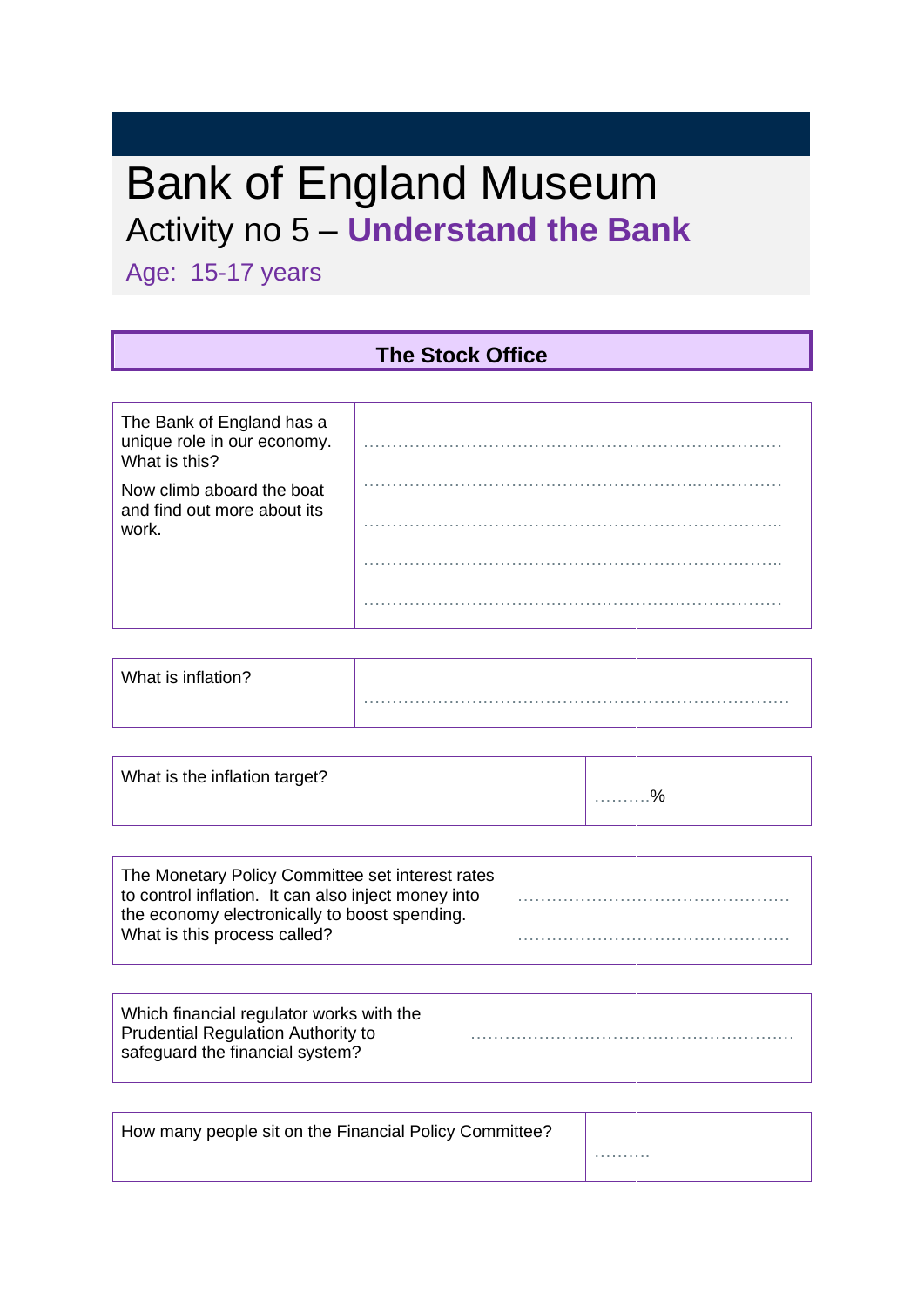#### **The Early Years (1694-1800)**

| When was the Bank founded? | . |
|----------------------------|---|
|                            |   |

| The earliest known running cash note was entirely |   |
|---------------------------------------------------|---|
| handwritten. When was it issued?                  | . |
|                                                   |   |

| What is the Bank's nickname? |  |
|------------------------------|--|
|------------------------------|--|

| What does this nickname come<br>from? |  |
|---------------------------------------|--|
|                                       |  |

### **The Rotunda (1800-1946)**

| Find a real bar of gold that you can pick up. |  |
|-----------------------------------------------|--|
| How much does it weigh?                       |  |

| In what year was the Bank nationalised? |   |
|-----------------------------------------|---|
|                                         | . |

#### **The Banknote Gallery**

| What printing technique creates the raised<br>details on banknotes? |  |
|---------------------------------------------------------------------|--|
|                                                                     |  |